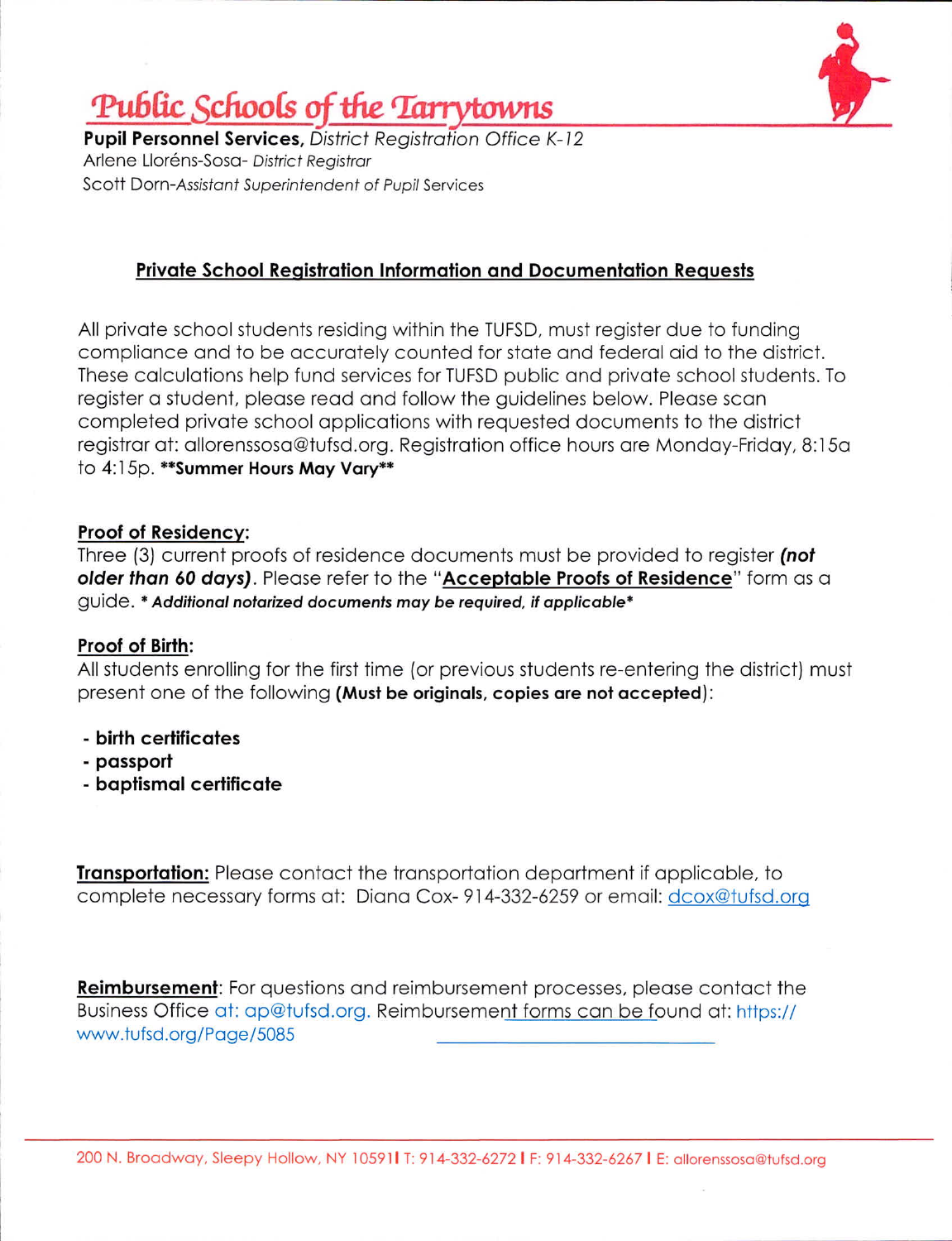

# Public Schools of the *Tarrytowns*

**Pupil Personnel Services, District Registration Office K-12** Arlene Lloréns-Sosa- District Registrar Scott Dorn-Assistant Superintendent of Pupil Services

### **Acceptable Proofs of Residence**

Homeowners are requested to submit one form from Category A and two forms of proof from Category B:

#### **Category A proof**

a) Mortgage statement containing matching names and addresses within the last 60 days or, b) Deed

If in the process of purchasing a home a signed contract is NOT acceptable, however, closing documents are.

Non-Homeowners are requested to submit one form from Category A and two forms of proof from Category B:

### **Category A proof**

a) Current residential lease signed by both tenant and landlord or,

b) If no lease- Landlord Affidavit Form: Completed and Notarized attached

with a copy of deed, property tax bill or water bill with name of Landlord or,

c) A "Third Party Verification Form" or a notarized statement by a third-party or completed from owner or tenant from whom the parent(s) or person in parental relation leases or with whom they share property within the district. The owner or tenant of record must provide a lease, LL affidavit, mortgage, or deed with the completed Third Party Verification form.

Category B Proof -Must submit 2 proofs from the list with current address listed not older than 2 months (60 days).

### **Category B proof (choose 2)**

- Utility, or other bill (no older than 60 days) A cellphone bill is not accepted
- Homeowner's/Renter's insurance policy
- Auto Insurance Card/policy
- Vehicle registration
- Bank or credit card statement
- TANF or Public Benefits Statement from DSS
- Driver's license, learner permit or government issued ID
- Pay stub (no older than 60 days)
- Income tax forms
- Membership documents based upon residency
- Voter registration documents

200 N. Broadway, Sleepy Hollow, NY 10591 | T: 914-332-6272 | F: 914-332-6267 | E: allorenssosa@tufsd.org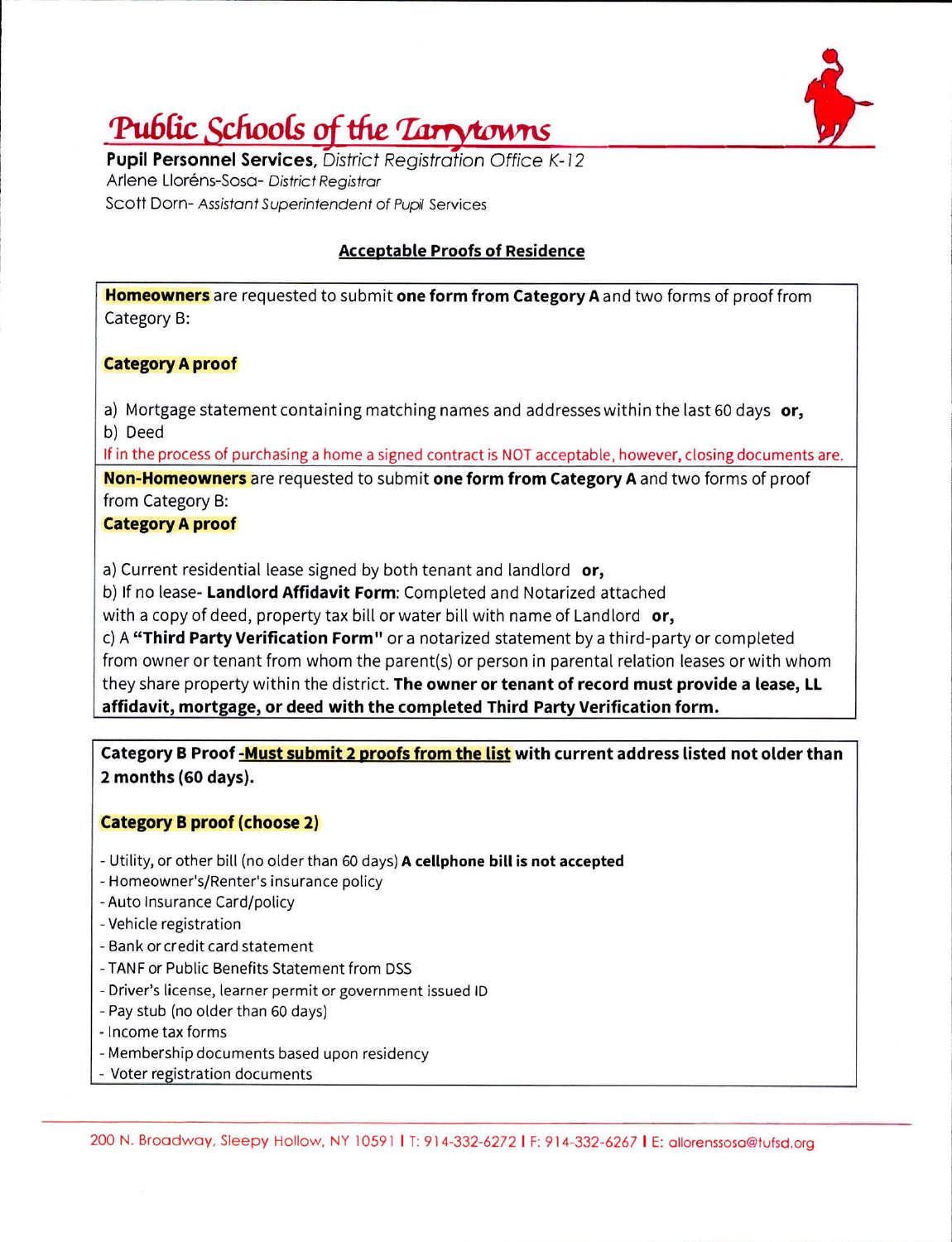| <b>Entered by District</b><br>Student ID#: North Student ID#: | TELEPHONE: 914-332-6272<br>FAX: 914-332-6267                                                                                                                                                                                                                                                                                                                                                                                                              | <b>PUBLIC SCHOOLS OF THE TARRYTOWNS</b><br>200 N BROADWAY, SLEEPY HOLLOW, NY10591<br>Arlene Llorens-Sosa- District Registrar Scott Dorn- Asst. Superintendent. of PS<br><b>DISTRICT REGISTRATION OFFICE</b><br><b>REGISTRATION APPLICATION</b> | $E$ MAIL: allorenssosa@tufsd.org<br>HTTP://WWW.TUFSD.ORG |                   |      | Registrar Initial:______<br><b>Proof of Residency</b><br>Deed<br>$\Box$ Mortgage Statement<br><b>D</b> Notarized Letter<br><b>Original Lease</b><br>$\Box$ STAC-202<br>$\Box$ Utility Bill<br>$\Box$ Other<br>$\Box$<br><b>Birthday Verif:</b><br>□ Free/Red. Lunch<br>$\Box$ Medical Alerts |       |
|---------------------------------------------------------------|-----------------------------------------------------------------------------------------------------------------------------------------------------------------------------------------------------------------------------------------------------------------------------------------------------------------------------------------------------------------------------------------------------------------------------------------------------------|------------------------------------------------------------------------------------------------------------------------------------------------------------------------------------------------------------------------------------------------|----------------------------------------------------------|-------------------|------|----------------------------------------------------------------------------------------------------------------------------------------------------------------------------------------------------------------------------------------------------------------------------------------------|-------|
| <b>Student Information - (Please Print)</b>                   |                                                                                                                                                                                                                                                                                                                                                                                                                                                           | <u> 2002 - Johann Stone, Amerikaansk politiker (* 1892)</u>                                                                                                                                                                                    |                                                          |                   |      |                                                                                                                                                                                                                                                                                              |       |
|                                                               | Student's Full Legal Name:<br><u>Student's Full Legal Name:</u><br>Nickname: _________________Grade: ________Gender: ________Date of Birth:                                                                                                                                                                                                                                                                                                               |                                                                                                                                                                                                                                                |                                                          |                   |      |                                                                                                                                                                                                                                                                                              |       |
|                                                               |                                                                                                                                                                                                                                                                                                                                                                                                                                                           |                                                                                                                                                                                                                                                |                                                          |                   |      |                                                                                                                                                                                                                                                                                              |       |
|                                                               |                                                                                                                                                                                                                                                                                                                                                                                                                                                           |                                                                                                                                                                                                                                                |                                                          |                   |      |                                                                                                                                                                                                                                                                                              |       |
|                                                               |                                                                                                                                                                                                                                                                                                                                                                                                                                                           |                                                                                                                                                                                                                                                |                                                          |                   |      |                                                                                                                                                                                                                                                                                              |       |
| Siblings:                                                     | Name D.O.B. Grade Name                                                                                                                                                                                                                                                                                                                                                                                                                                    |                                                                                                                                                                                                                                                |                                                          | D.O.B. Grade Name |      | D.O.B                                                                                                                                                                                                                                                                                        | Grade |
| Name                                                          | D.O.B.<br>Grade                                                                                                                                                                                                                                                                                                                                                                                                                                           | Name                                                                                                                                                                                                                                           | D.O.B.                                                   | Grade             | Name | D.O.B.                                                                                                                                                                                                                                                                                       | Grade |
|                                                               |                                                                                                                                                                                                                                                                                                                                                                                                                                                           |                                                                                                                                                                                                                                                |                                                          |                   |      |                                                                                                                                                                                                                                                                                              |       |
|                                                               | Students Dominant Language: 1998 1999 Primary Home Language                                                                                                                                                                                                                                                                                                                                                                                               |                                                                                                                                                                                                                                                |                                                          |                   |      |                                                                                                                                                                                                                                                                                              |       |
|                                                               | Ethnicity (Optional - However, if this section is not completed by a parent/guardian the school may make a determination for State compliance.)                                                                                                                                                                                                                                                                                                           |                                                                                                                                                                                                                                                |                                                          |                   |      |                                                                                                                                                                                                                                                                                              |       |
|                                                               | To School Staff: This form will be filed in the student's permanent record as confidential information. To the Parent/Guardian: the information which you have<br>provided on this form is confidential. It is protected by Confidentiality Regulations. The Family Educational Rights and Privacy Act (1974) prohibit unauthorized<br>access to student records and unauthorized release of any student record information identifiable by student name. |                                                                                                                                                                                                                                                |                                                          |                   |      |                                                                                                                                                                                                                                                                                              |       |
| Is the child Hispanic, Latino, or of Spanish origin?          |                                                                                                                                                                                                                                                                                                                                                                                                                                                           |                                                                                                                                                                                                                                                |                                                          |                   |      |                                                                                                                                                                                                                                                                                              |       |
| race.)<br>□Yes, Hispanic                                      | (Hispanic, Latino or Spanish origin means a person of Cuban, Mexican, Puerto Rican, Central or South American, or other Spanish culture or origin-regardless of<br>$\Box$ No, not Hispanic                                                                                                                                                                                                                                                                |                                                                                                                                                                                                                                                |                                                          |                   |      |                                                                                                                                                                                                                                                                                              |       |

Select one or more races from the following five racial groups. (Check all groups that apply to your child; check at least one box.)

| $\Box$ American Indian or Alaskan Native | A person having origins in any of the original peoples of North and South America, and who maintains cultural<br>identification through tribal affiliation or community recognition.                                                                 |
|------------------------------------------|------------------------------------------------------------------------------------------------------------------------------------------------------------------------------------------------------------------------------------------------------|
| $\Box$ Asian                             | A person having origins in any of the original peoples of the Far East, Southeast Asia, or the Indian<br>subcontinent including for example, Cambodia, China, India, Japan, Korea, Malaysia, Pakistan, Philippine<br>Islands, Thailand, and Vietnam. |
| $\Box$ Black or African American         | A person having origins in any of the Black racial groups of Africa.                                                                                                                                                                                 |
|                                          | $\Box$ Native Hawaiian/Other Pacific Islander A person having origins in any of the original peoples of Hawaii, Guam, Samoa, or other Pacific Islands.                                                                                               |
| $\Box$ White                             | A person having origins in any of the original peoples of Europe, North Africa, or the Middle East.                                                                                                                                                  |